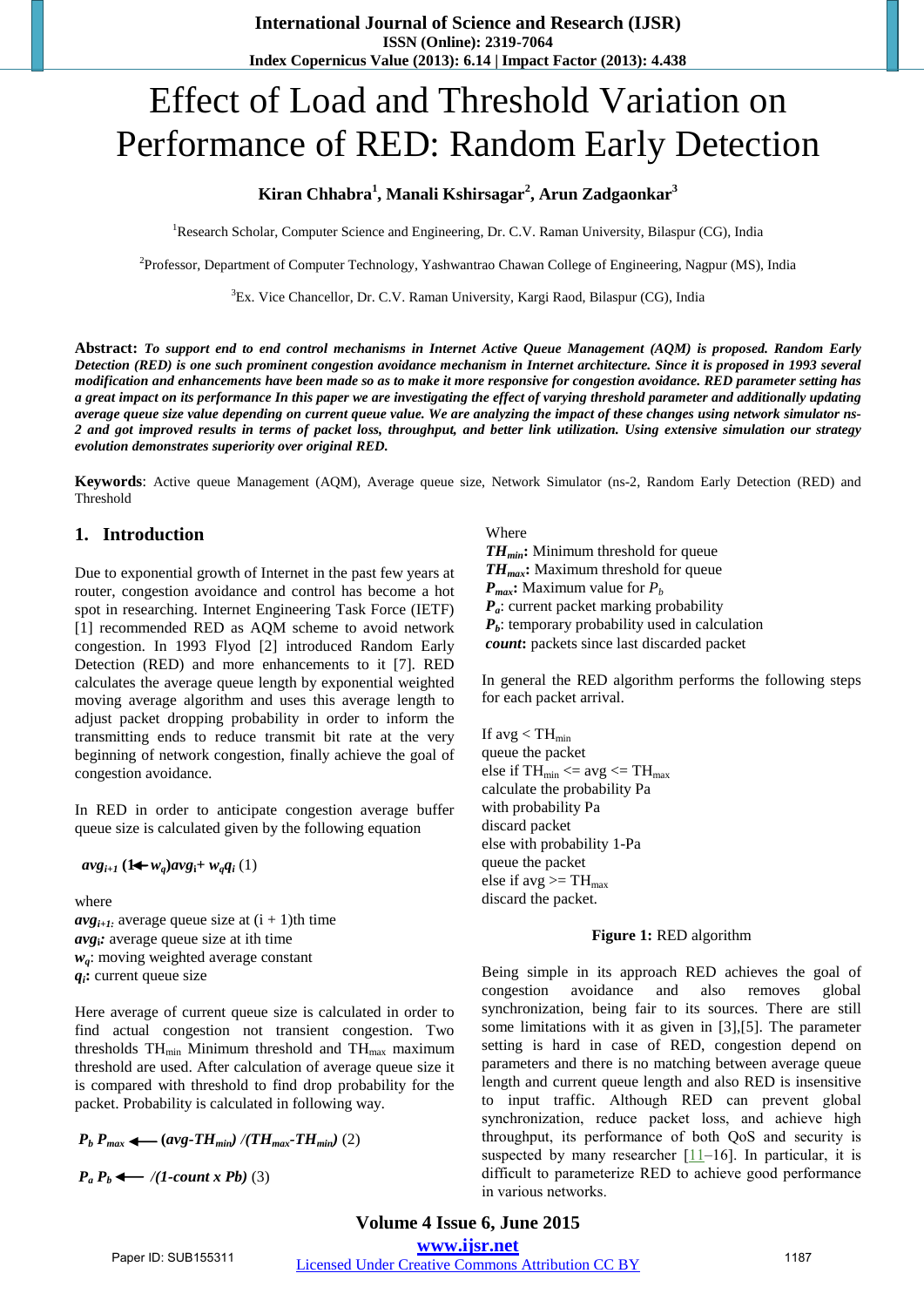This paper has been organized in the following manner section 2 gives the proposed work and explained about approach used, section 3 gives simulation results and section 4 deals with conclusions and final section gives all the references made in completing the present work.

## **2. Proposed Work**

In order to capture the actual congestion not the transient congestion RED average queue size is calculated using EWMA which is a low pass filter. The changes in average queue length are very slow due to low value of EWMA constant  $w_q$ . Due to this there is lot of variation between actual queue size and average queue size and also this is the reason for which input changes are not reflected by average queue size and there are many oscillations in queue size.

The parameters that RED uses are average queue size avq, upper threshold value  $TH_{max}$ , lower threshold value  $TH_{min}$ , exponential average constant  $w_q$ , The thumb rule [3] to set theshold value are: set  $TH<sub>max</sub>$ , value to half of queue size and  $TH_{min}$ , value to one third of  $TH_{max}$ , value.

Steps

- 1)Keeping the RED algorithm intact to see the impact of increased input, when the input rate is high which is calculated by comparing current queue value with warn value. Warn value is set 50% of buffer value when the high value of traffic is sensed then average value is increased by 5% of current queue value otherwise normal processing of RED continues. This approach is given the name LRED. This is first approach.
- 2)In second approach we have done slight modification in threshold parameters. THmax, is set 70% of queue size and THmin, is set 40% of queue size. Along with this, changes in average value by LRED approach is also included in this method which is given name LMRED.

# **3. Simulation Results**

To evaluate the improvements network topology is shown in the figure 2. We implemented the proposed schemes using network simulator ns-2[4].



S1, S2, R1and R2 have bandwidth of 2Mb and delay of 10 ms

S3 to Sn and R3 to Rn have bandwidth of 10Mb S3 to Sn and R3 to Rn have delay from 14 to 15 ms **Figure 2:** Simulation Network Topology

Two FTP sessions randomly start in between 0 to 0.01 seconds and last to end that is 30 seconds. In middle of simulation another m FTP session would randomly start in between 10.0 to 10.1 seconds and last to the end which is to simulate change of network conditions. TCP Reno is used for all networks (RED, LRED and LMRED),

Parameters used for RED and LRED are  $TH_{max} = 15$ ,  $TH_{min}$ ,  $= 5$ , queue size q=30, Maxp=0.1, w<sub>q</sub>= 0.002. In case of LMRED rest parameters are same except  $TH_{min}$ ,=12 and  $TH_{\text{max}} = 21$ .

We have observed results for source varying m from 30 to 60 sources to show the improvement of proposed method. We have drawn different graphs for three approaches used. We have observed performance in case of packet loss, packet arrival ratio, average queue size and current queue size.

The figure 3 shows the graph between number of packets lost as time progresses. Following points can be observed from this

- 1.Initially when two sources are there number of packets lost is less and increases up to 18 packets only depicted by point A.
- 2. Up to point B for all the three methods packet losses are same and onwards three curves pertaining to three methods are shown in the graph.
- 3. The curve which includes the points C and D shows packet losses for RED method
- 4.The curve which includes the points E and F shows packet losses for LRED method.



5. The curve which includes the points G and H shows packet losses for LMRED method. Looking at graph it is clear that packets losses are maximum in case of RED and lowest in case of LMRED. In case of LRED it is in between the two.

## **Volume 4 Issue 6, June 2015 www.ijsr.net** Paper ID: SUB155311 Licensed Under Creative Commons Attribution CC BY 1188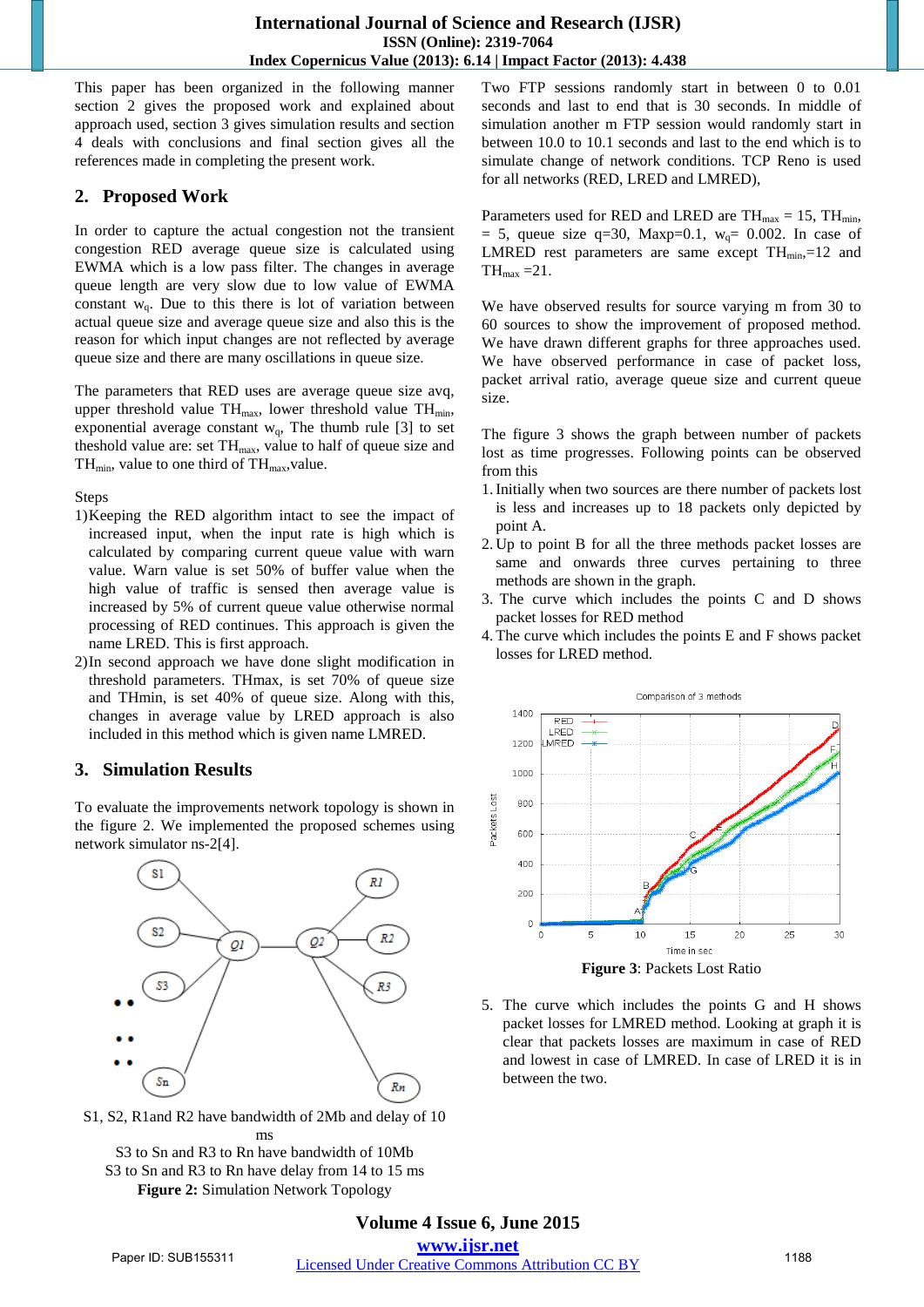#### **International Journal of Science and Research (IJSR) ISSN (Online): 2319-7064 Index Copernicus Value (2013): 6.14 | Impact Factor (2013): 4.438**



The graph in figure 4 shows number of packets arrived in all he three cases. Following points can be observed from it,

- 1. From the starting till point A at 10 seconds packets are arrived in a linear way and same in all the three cases.
- 2. From point A onwards up to point B there is slight difference in all the three cases but in case of RED the number of packets arrived are more compare to LRED and LMRED.
- 3. From point B onwards there is clear distinction among all the three cases.
- 4. Points B and C are on the RED method curve which shows the number of packets arrived are more.
- 5. Point D on the curve of LMRED shows the number of packets for it and curve between RED and LMRED shows the curve for LRED.



For the graph in figure 5 it shows the graph of Packets delivered per unit of time.

Observations:

- 1. From the above graph it is clear that up to point A there is linear increment in packets delivered and it is same in all the three cases.
- 2. From point A onwards graph shows points B, C,E and D which shows that packet delivered in case of LMRED

are maximum compare to other two cases and curve for it has covered the curves for RED and LRED.



The figure 6 graph shows status of current queue size that is buffer for all the three cases. The queue size reflects here value that is current status after deduction of packet drop and packet departure that is current occupied buffer value.

Observation:

- 1. Initially for all the three methods queue is filled near to its maximum capacity near to value 26 and 27 which becomes reason for packet dropping in all the cases. This is depicted by point A.
- 2. From point C there is clear separation of curves of all the three cases. Point C is a point on curve of RED.
- 3. Point K is a point on curve of LRED.
- 4. Points A and B which are points on LMRED shows higher values of current queue and onwards it fluctuates between 0 to 20 during 0 to 10 seconds period.
- 5. When simulation reaches at 10 seconds, there is sudden increase in traffic due to which value of queue size jumps to 65 shown by point D in case of LMRED.
- 6. From this point onward queue varies between 10 to 26 in case of LMRED shown by points F, G and H.
- 7. In case of LRED after reaching value to high at 10 second it drops down to E and varies between 0 to 26 as shown by points E, I and H.
- 8. In case of RED, point C is there in region of 0 to 10 seconds and it varies between 0 to 12.
- 9. At 10 seconds it reaches to high value and drops to 22 above point E curve and it also varies from 0 to 26. Points J and L are points on its curve.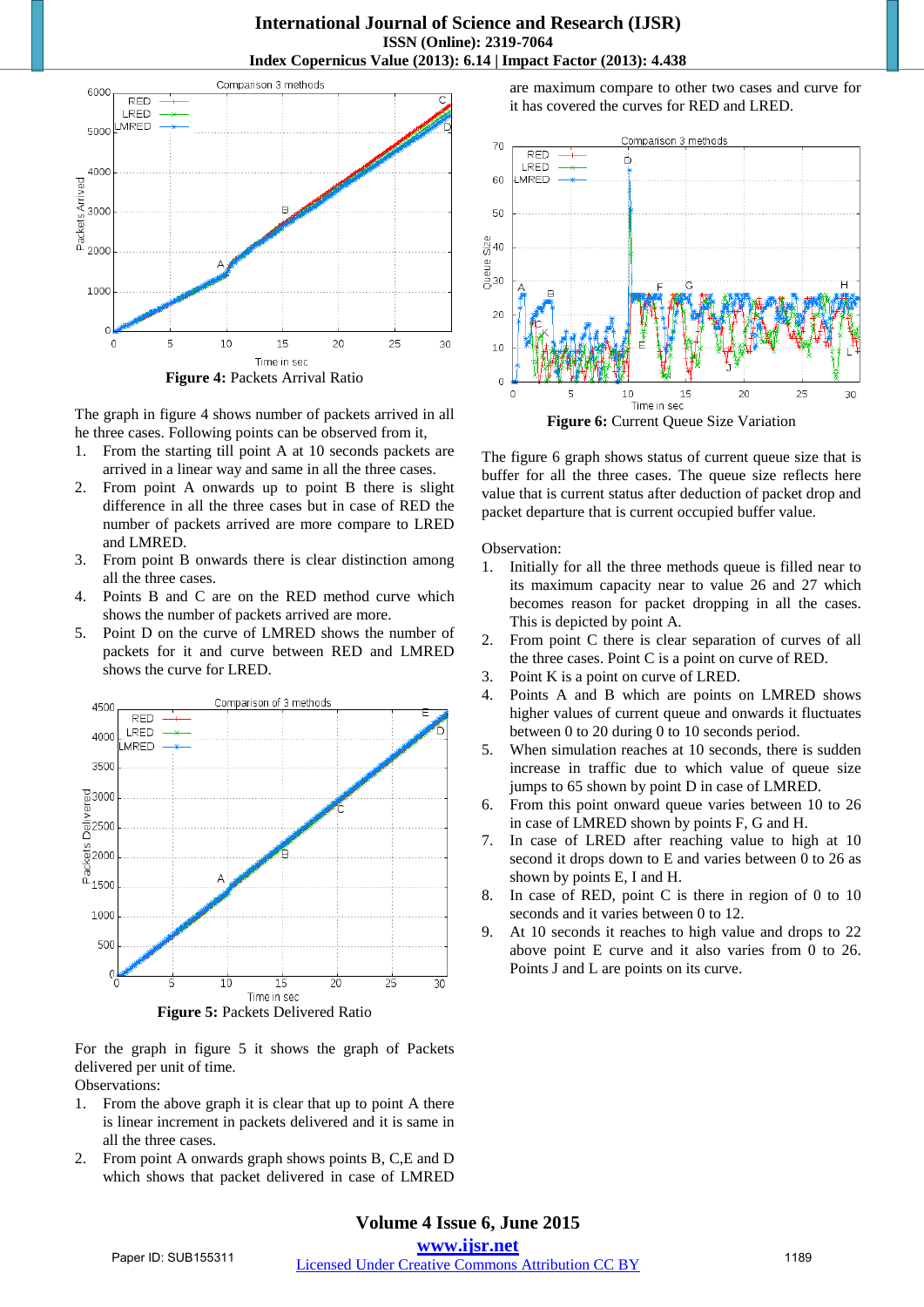### **International Journal of Science and Research (IJSR) ISSN (Online): 2319-7064 Index Copernicus Value (2013): 6.14 | Impact Factor (2013): 4.438**



**Figure 7:** Average Queue size Variation

Figure 7 graph shows comparison of average queue size for all the three cases.

Observations:

- 1. Up to point A increment in average queue size for all the three cases is same.
- 2. From point A onwards B and D which shows points on curve of average queue size for LMRED depicts that here average queue size varies from 13 to 15,
- 3. In case of RED and LRED average queue size varies in between 6 to 7 shown by curve from A to C.
- 4. At 10 seconds due to increase in traffic of incoming packets in case of LMRED it reaches to 18 and onwards it reaches to 25 and fluctuates between 22 to 26.
- 5.In case of RED from 10 seconds onwards it fluctuates between 17 to 22 indicated by points I and J.
- 6.In case of LRED it fluctuates between 16 to 22 indicated by points F and H.





Figure 8 shows comparison for average queue size and current queue size in case of RED. Observations:

1. During starting of simulation point A and B shows high value for current queue it grows rapidly and then fluctuates between 0 to 12 in the region 0 to 10 seconds.

- 2. Here average size also grows up to point C and then nearly becomes constant up to point D in the region 0 to 10 seconds.
- 3. From 10 seconds onwards when the traffic increases a lot and suddenly the value of current size increases which corresponds to increased traffic reaches to nearly maximum values during this whole period value of current size fluctuates between 0 to 26 points H,I,G,J,K and M shows points at various positions on the curve.
- 4.In case of average size during the increment of many sources from 10 seconds onwards average size shoots up to 22 and in this region of heavy traffic it varies between 18 to 22 depicted by points F and L.

Figure 9 shows comparison of Average queue size and current queue size in case of LRED.

Observation:

- 1. Point A shows that current queue reaches near to maximum level at that time average queue size starts rising shown by point J.
- 2. Point B and C shows that value of current queue size decreases and fluctuates between 0 to 10 during this time average queue size remains nearly constant.
- 3. Point D shows arrival of lot of packets as number of sources increases at this point and at this point this is also indicated by lot of increment in average size which is shown by point E.



- 4. Variation of current queue size in 10 to 30 seconds area is shown by curve having the points F, G and H.
- 5. Variation of average queue size in region 10 to 30 seconds is given by curve enclosing points E and I.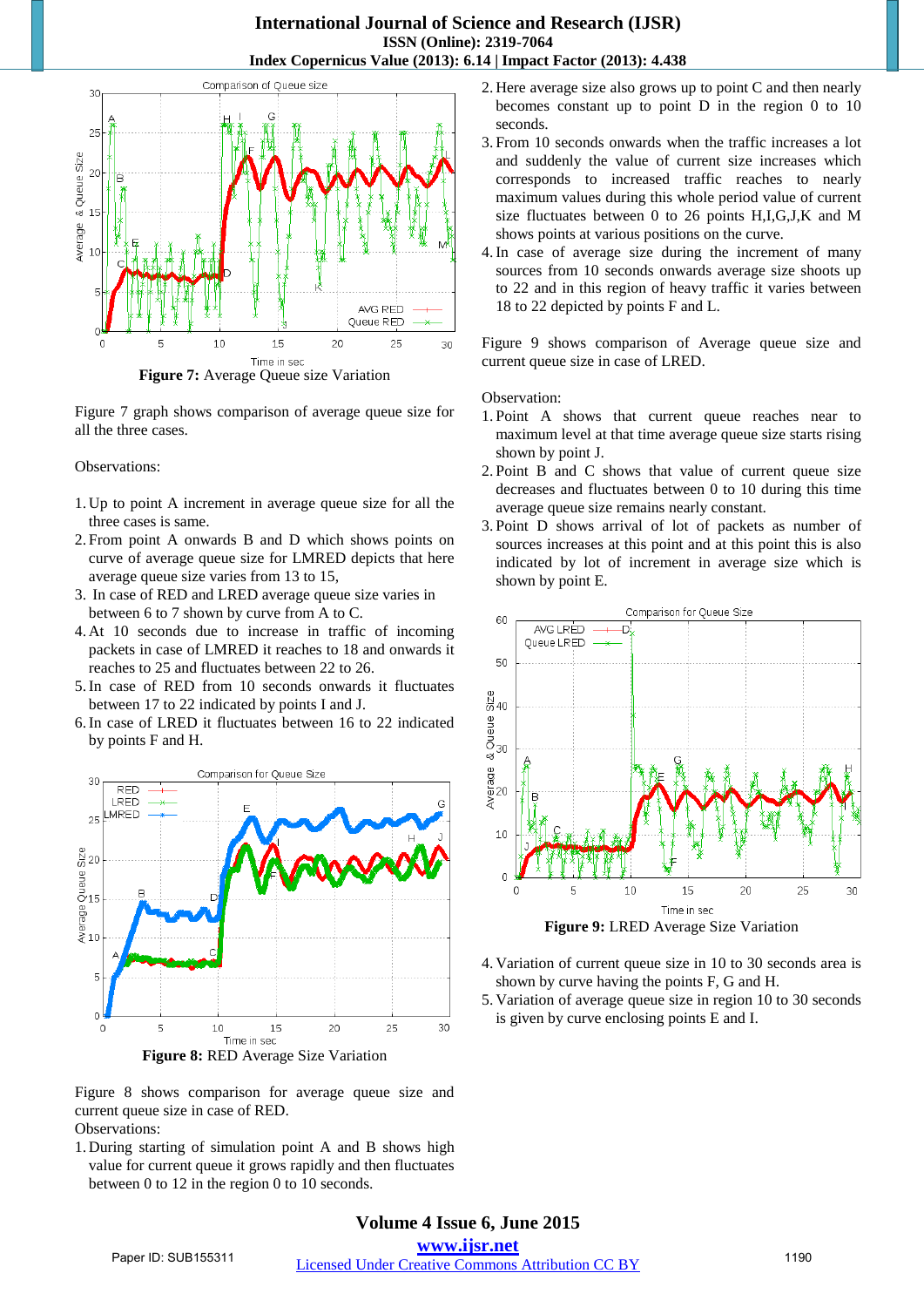

**Figure 10:** LMRED Average Queue Size Variation

The Figure 10 graph shows comparison of average queue size and current queue size in case of LMRED.

**Observation** 

- 1. Here in this case point A and B at the starting of simulation shows raise in current queue size which is near to maximum and then drops near to zero and varies between 0 to 20 in value in the region of 0 to 10 second period,
- 2. Average queue size also increases shown by point C and remains nearly constant.
- 3. At 10 second when the traffic increases a lot, current size value shoots up to 65 shown by the point E and then drops down near to 26 indicated by point F in region of in the heavy traffic that is during 10 to 30 seconds current queue size varies between 10 to 26.
- 4. For the average queue size from point C onwards it is nearly constant at the starting phase of increasing traffic it also increases it reaches to 24 and in the region of heavy traffic it varies between 21 to 24 indicated by points F,G and H.

# **4. Conclusion**

Following points can be inferred from the above work.

- 1. Packet loss ratio is lowest in case of LMRED shown by figure 3.
- 2. In case of LRED and LMRED sources are informed earlier about impeding congestion due to which packet arrival is low in case of LRED and LMRED shown by figure 4.
- 3. As the sources increases their sending rate, packet loss indicates to them that congestion is about to occur their transmission rate have to be decreased in order to prevent more packet losses in future time. This is achieved as shown by packet loss ratio and packet arrival graphs.
- 4. LRED and LMRED are more sensitive toward input load variation as compare to RED.
- 5. Throughput is calculated in terms of packets delivered which is highest in case of LMRED shown by figure 5.
- 6. In case of RED during heavy traffic there are many oscillations in current queue size which decreases in case of LRED and found very less in case of LMRED.
- 7. In case of RED mismatch between average queue size and current queue size is large but it is reduced from LRED to LMRED a lot as shown by the individual graph of each..
- 8. Congestion indication is done effectively which is indicated by decrease in arrival of packets.
- 9. Due to increment of threshold value the utilization of buffer size is more in case of LMRED as compared to RED and LRED.
- 10. In case of heavy traffic when value of current size increases by 50% of buffer value impact of input is also incorporated in average value which improves the performance of RED.
- 11. In case of LMRED mismatch behavior of current queue and average queue size is reduced a lot.

In the future work, comparison with other well known AQM techniques such as AVQ[9] and REM[10] can be observed.

# **References**

- [1] B. Braden, D. Clark, J. Crowcroft, B. Davie, S. Deering, D. Estrin, S. Floyd, V. Jacobson, G. Minshall, C. Partridge, L. Peterson, K. Ramakrishnan, S. Shenker, J. Wroclawski and L. Zhang RFC 2309: Recommendations on Queue Management in April 1998
- [2] S. Floyd and V. Jacobson, "Random early detection gateway for Congestion avoidance,"IEEE/ACM Transaction on Networking, vol. 1, no.4, pp.397-413, Aug. 1993.
- [3] Seunwan Ryu, Christopher Rump, And Chunming Qiao "Advances in Internet Congestion Control" third quarter 2003, Volume 5, No.1 http://www.comsoc.org/pubs/surveys,
- [4] "ns [network simulator]", 1999 [Online] Available http://www.isi.edu/nsnam/ns,
- [5] P. Gevros, J. Crowcroft, P. Kirstein, and S. Bhatti, "Congestion control mechanisms and the best effort service model," IEEE Network, vol. 15, no. 3 pp 16-26, May 2001.
- [6] Kiran Chhabra, Manali Kshirsagar, Arun Zadgaonkar "Performance Improvement of RED: Random Early Detection using input sensitivity with Threshold Modification" International Conference on EESCO January 2015.
- [7] S. Floyd., R.Gummadi, S. Shenkar,"Adaptive RED: An algorithm for Increasing the robustness of RED's active Queue Management", Berkely CA, [online] http:www.icir.org/floyd/red.html.
- [8] Nabhan Hamadnsh, David Murray, Michael Dixon,Peter Cole "Dynamic Weight Parameter for the Random Early Detection(RED) in TCP Networks" IJNCAA 2012
- [9] Srisankar S.Kunniyur., R.Srikant, " An Adaptive Virtual Queue [AVQ] for Active Queue Management"., IEEE/ACM Transactions on Networking, April 2004
- [10]Athuraliya., D.E Lapsley., S.H Low" Random Exponential Marking for internet congestion control" IEEE Transactions on Network, June 2001
- [11]C. Wang, J. Liu, B. Li, K. Sohraby, and Y. T. Hou, "LRED: a robust and responsive AQM algorithm using